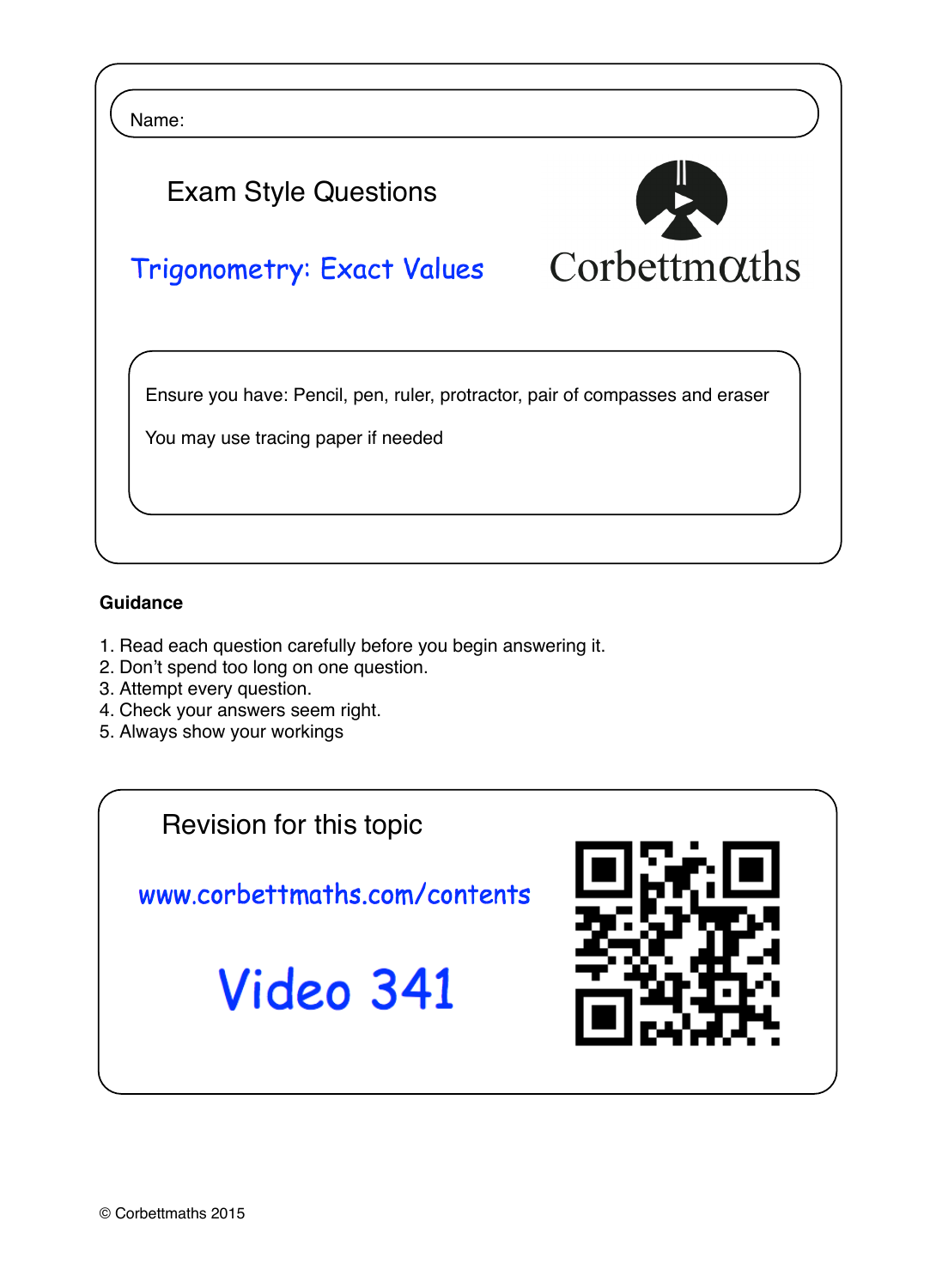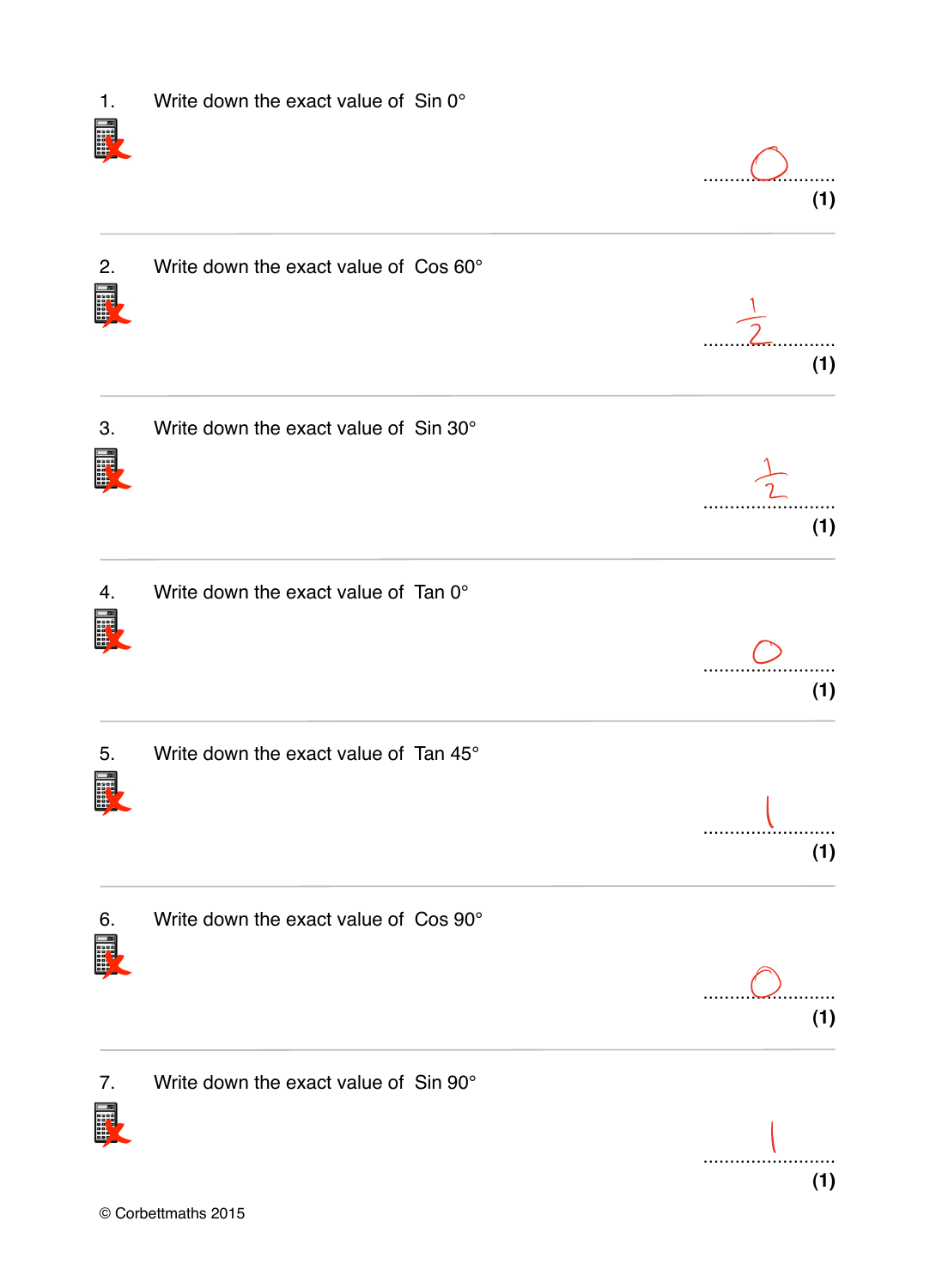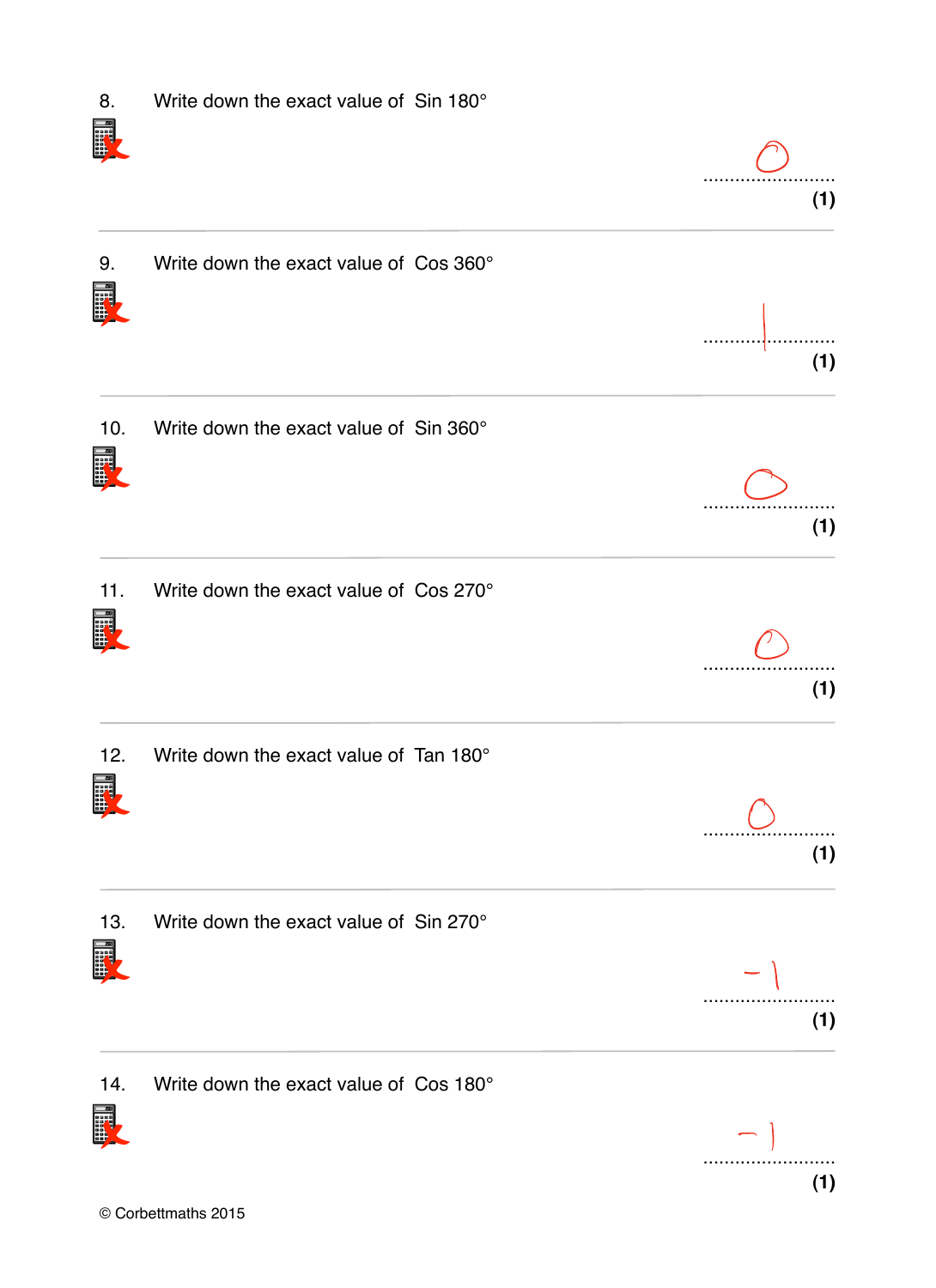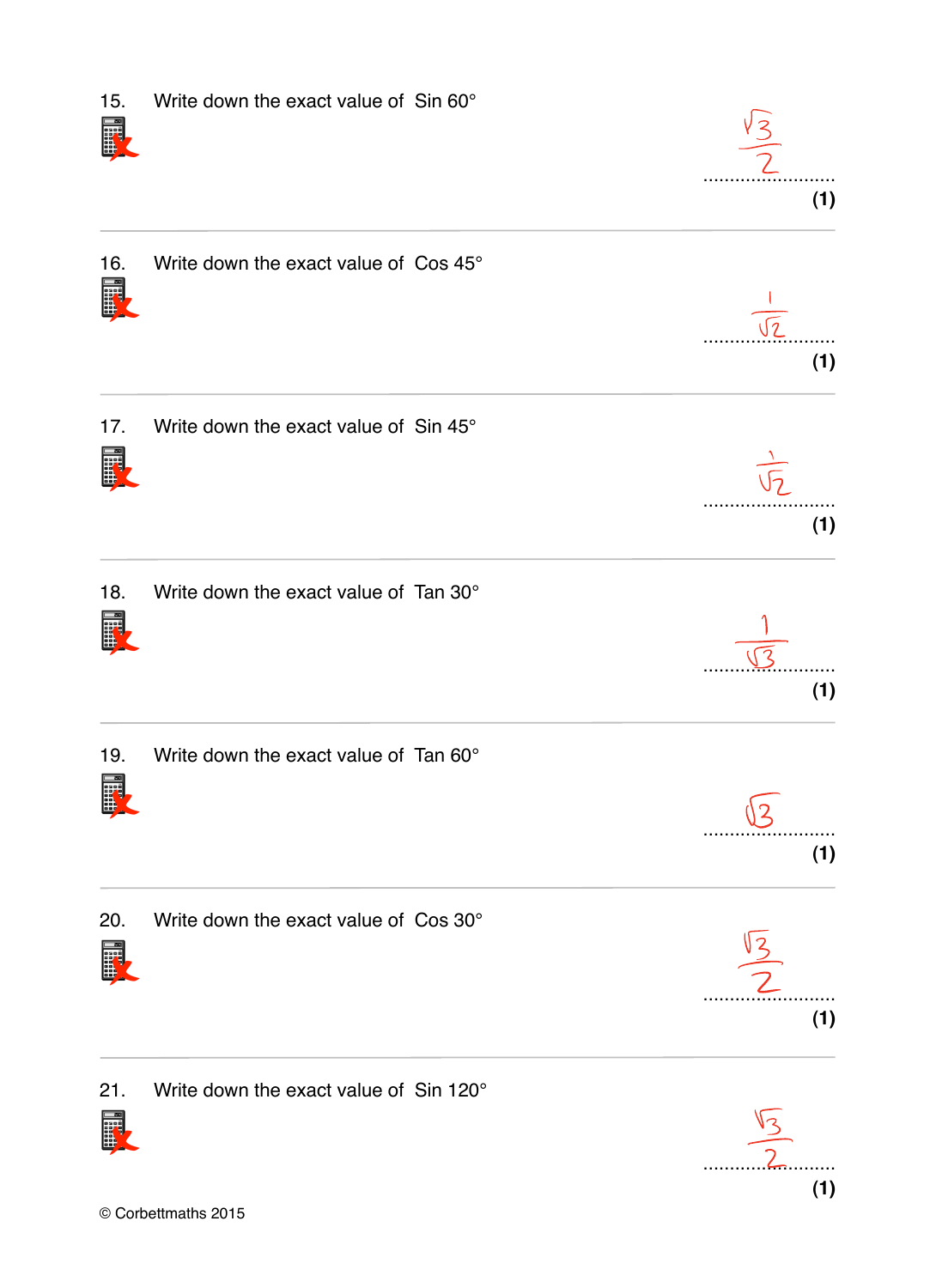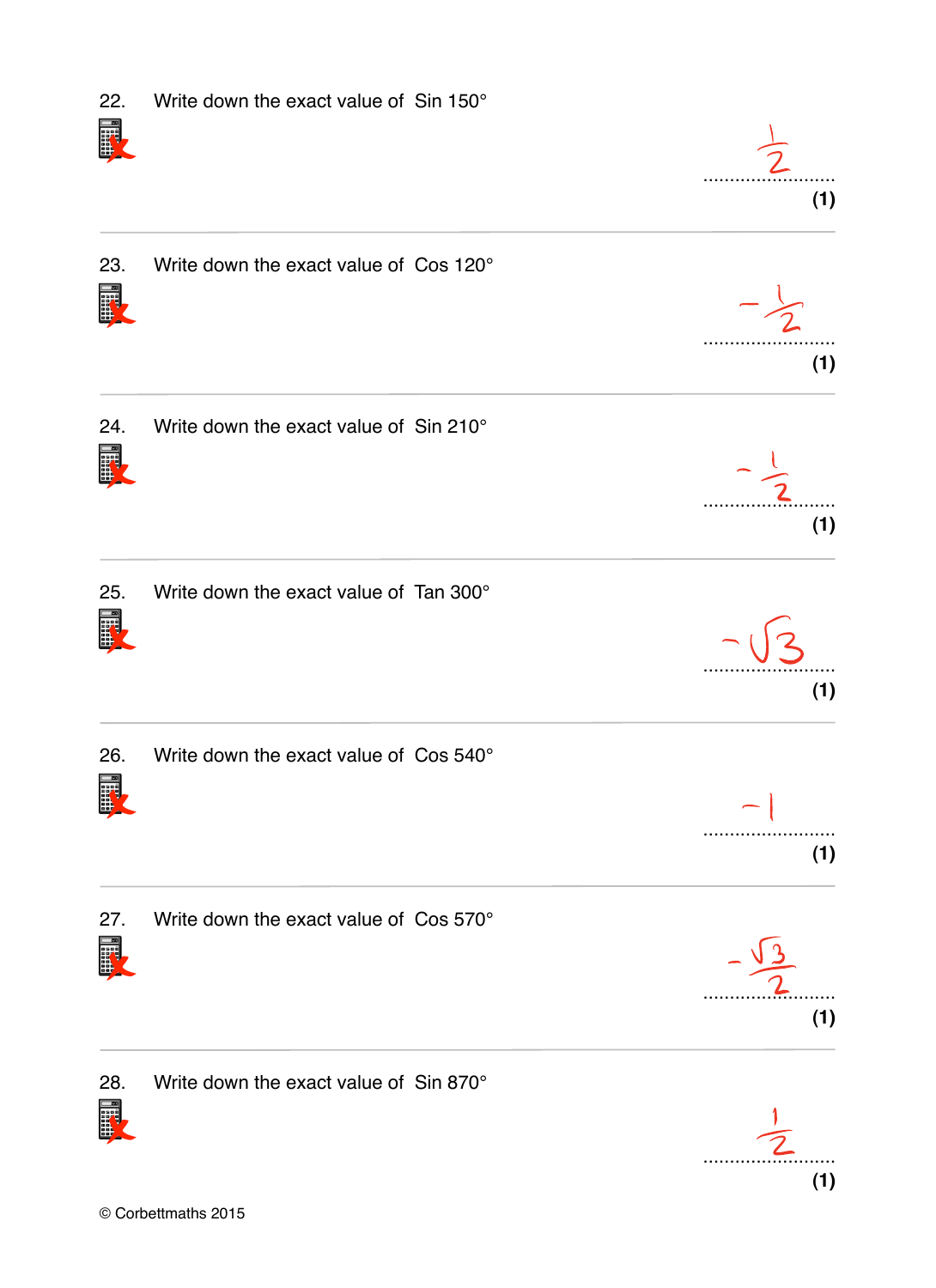29. Below is a right angled triangle.





Show that angle  $x = 30^\circ$ 

Include all your working.<br>  $\sin \chi = \frac{4\sqrt{2}}{8\sqrt{2}}$ <br>  $\therefore \chi = 30^{\circ}$ 

**(2)**

30. Below is a right angled triangle.





Show that angle x = 30°  
Incitude all your working.  
\n
$$
65 \times 2 = \frac{\sqrt{6} + 2\sqrt{3}}{4 + 2\sqrt{2}} = \frac{\sqrt{3}(\sqrt{2} + 2)}{2(2 + \sqrt{2})}
$$
  
\n $65 \times 2 = \frac{\sqrt{3}}{2}$   
\n $\therefore \times 3 = 30^{\circ}$ 

**(2)**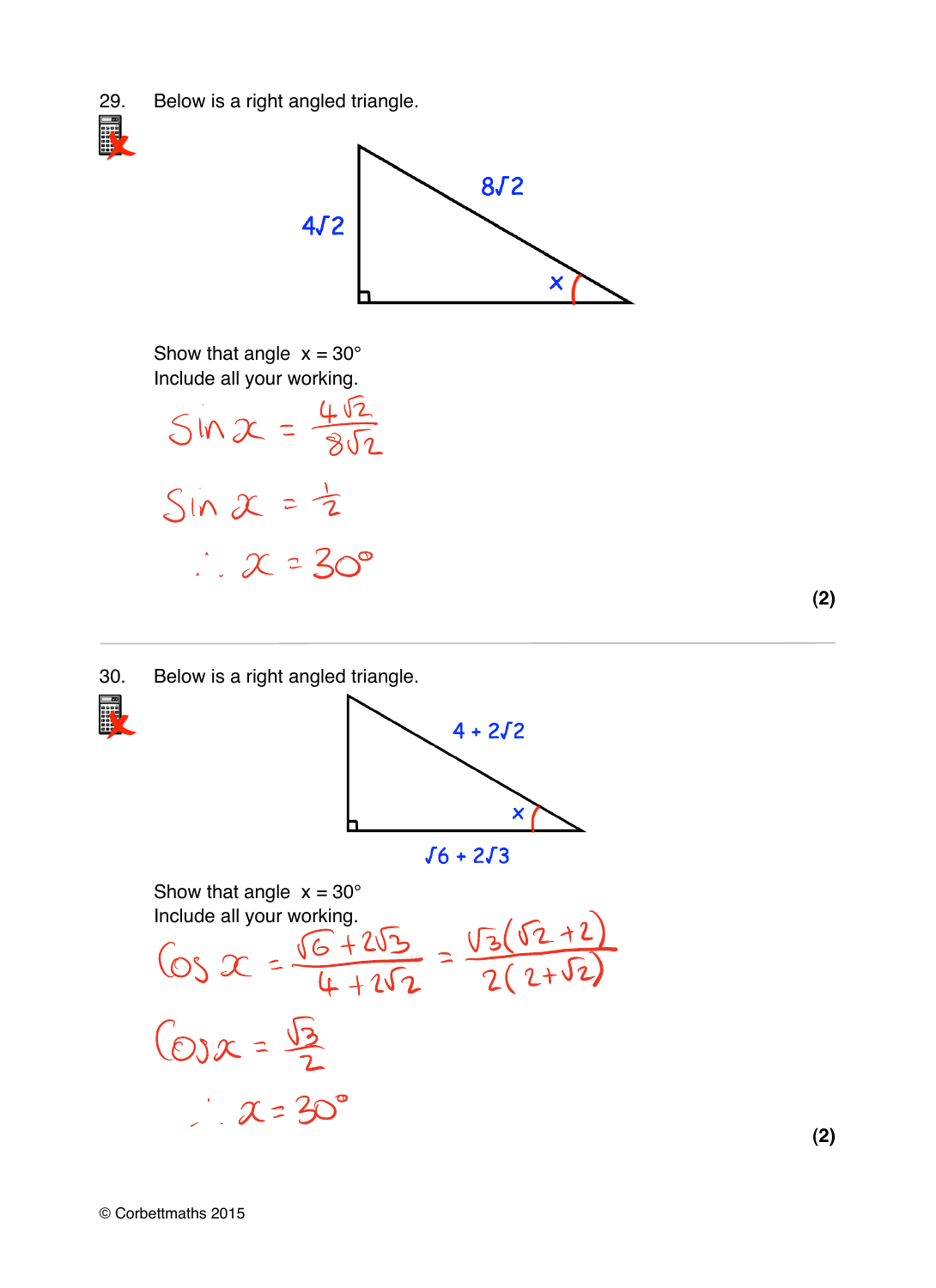31. Find the exact value of  $Sin(45^\circ) + Cos(30^\circ)$ 

$$
\frac{\sqrt{2}}{2} + \frac{\sqrt{3}}{2} = \frac{\sqrt{2} + \sqrt{3}}{2}
$$



32. Shown below is a right angled triangle.





Find the exact length of the side labelled y.

$$
sin 30^\circ = \frac{8+10\sqrt{2}}{9}
$$
  
 $\frac{1}{2} = \frac{8+10\sqrt{2}}{9}$   
 $y = 16+20\sqrt{2}$